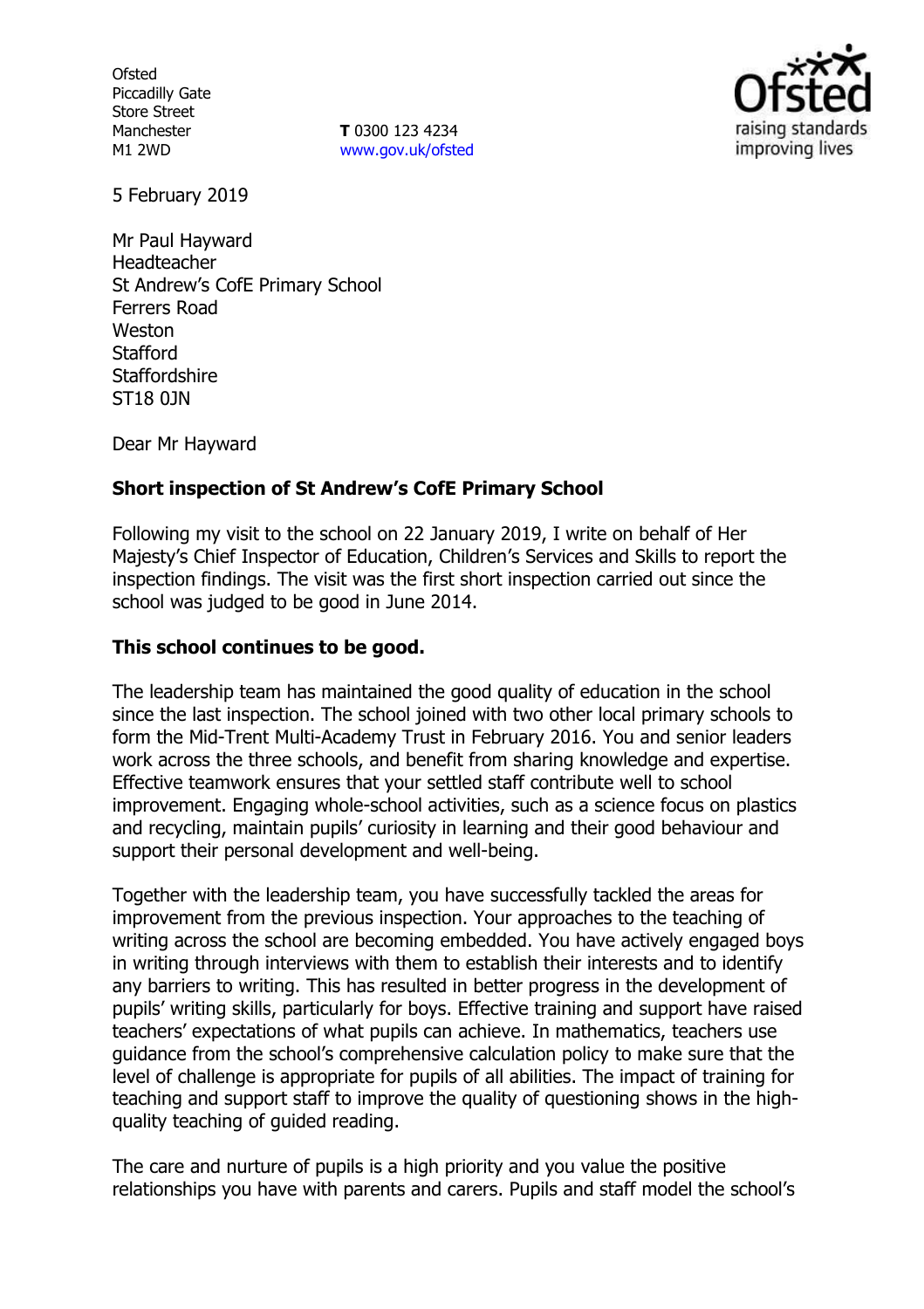

Christian values well, treating each other with respect. Parents appreciate the friendly, welcoming, family atmosphere that you and the staff have created. They value the good communication. Surveys of the views of pupils, parents and staff confirm this.

Pupils are well behaved and conduct themselves well around school. Pupils say they feel safe at school and enjoy being there because teachers are kind and fair. They say that teachers help them to learn and teach them how to keep themselves safe, mentioning the need to be careful when talking to strangers and on the internet. Pupils know that bullying is unacceptable and say that teachers will deal with any bullying. At lunchtimes the key stage 2 play leaders encourage the use of the newly acquired reading sheds. They enjoy helping the younger pupils engage in reading activities and take their responsibilities seriously. In lessons pupils work hard, are focused on their learning and make good progress.

## **Safeguarding is effective.**

Leaders ensure that all safeguarding arrangements are fit for purpose. Governors and staff all understand their statutory responsibilities to keep pupils safe. They take these roles seriously. Governors ensure that checks on the suitability of staff to work at the school are thorough. Leaders responsible for safeguarding ensure that all procedures are followed diligently and that any concerns are recorded fully. Leaders follow up pupils' absences urgently and work with families to improve pupils' attendance. The school recognises that this is an area that needs to be improved in order to reduce the numbers of pupils who are away from school too often. Leaders review policies relating to keeping pupils safe and the three schools in the multi-academy trust (MAT) have worked to create a MAT policy for safeguarding that is fit for purpose.

# **Inspection findings**

- Improving the combined outcomes for reading and writing across the school has been one of your key priorities since September 2018. You have put in place effective monitoring and have set challenging targets for attainment in reading and writing across the school. This ensures that every teacher contributes effectively to pupils' progress in both of these subjects.
- We focused on pupils' progress in writing in key stage 2. This was because over the past year pupils' progress in writing was not as strong as in other subjects. You have improved the quality of teaching of writing across the school. All teachers now understand the national expectations for writing at the end of each year. You have improved the accuracy of teachers' assessments by establishing key performance indicators. You and other senior leaders check individual pupils' progress in detail, to see that they are making the progress they should, identifying quickly any pupil who is falling behind in their learning. More pupils in key stage 2 are now on course to attain the expected standard for their age in writing.
- **Pupils experience a wide variety of writing activities that promote their good** knowledge and understanding of the structures, purpose and organisation of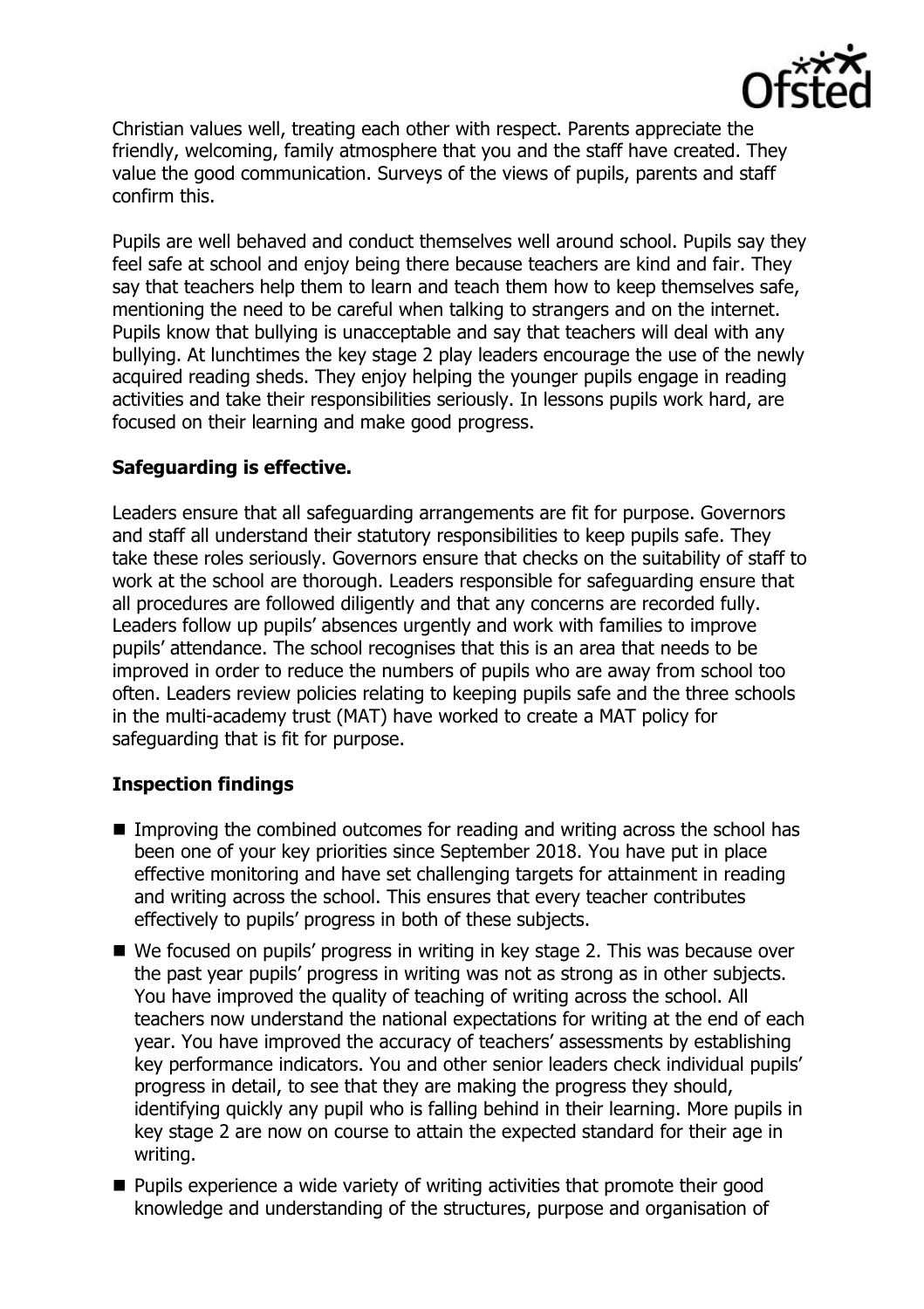

text. Themed curriculum weeks carefully link a range of writing tasks to opportunities for pupils to experience practical activities, research and visits. Displays around school capture the enthusiasm pupils have and promote crosscurricular activities. A focus on the link between reading and writing, choosing texts that particularly appeal to boys, is having an impact on the quality of boys' writing. Leaders monitor pupils' books carefully to ensure that more boys, including the most able, are now on course to attain the greater depth standard in writing.

- You have produced clear 'non-negotiables' in the form of 'bare necessities' for spellings to improve pupils' writing skills. Older pupils are encouraged to create their own success criteria for improving their writing. However, basic spelling errors are not routinely identified in some pupil's books and they do not always edit their work accurately.
- $\blacksquare$  Training for teachers in the effective use of questioning in quided reading sessions is improving pupils' understanding of what they read. Shared reading sessions based on quality texts engage pupils in reading well. The promotion of reading for pleasure, including authors such as David Walliams, and opportunities for pupils to apply what they read through research projects, for example on the Battle of Britain, are engaging boys more actively in reading.
- Pupils' attainment and progress in mathematics in key stage 1 were below that in other subjects and below that seen nationally, especially for girls. Together with other senior leaders, you have provided effective training and support as well as putting in place comprehensive resources to support staff in the teaching of mathematical skills.
- The increased focus on developing pupils' calculation skills and effective staff training have improved the quality of teaching. Pupils in key stage 1 are now making better progress by choosing more efficient methods to find answers to problems expressed in words. You also introduced regular mathematics sessions at the start of the school day to develop pupils' fluency. Your close checking of progress and attainment shows that pupils are making stronger progress towards the challenging targets that have been set for the end of the year.
- During the inspection we discussed the school council's view that some subjects were taught infrequently, particularly physical education (PE), music, French and art. We looked at the scheme of work that had been produced for some of these subjects. You explained that the teaching of some of these subjects is organised into 'blocks' for a longer period of time. It was unclear whether this provides opportunities for pupils to build on their skills well enough. Teachers have had training to develop their expertise in teaching PE, but you have identified this as an area of continuing focus. A member of staff will undertake training in order to support colleagues further in the teaching of this subject. Middle leaders responsible for music and French currently do not have an accurate and comprehensive view of teaching in their subjects. You intend to develop this aspect of leadership to ensure that all pupils experience a broad and balanced curriculum.
- Another focus of the inspection was the effectiveness of school leaders in ensuring that pupils attend school regularly and make the progress they should.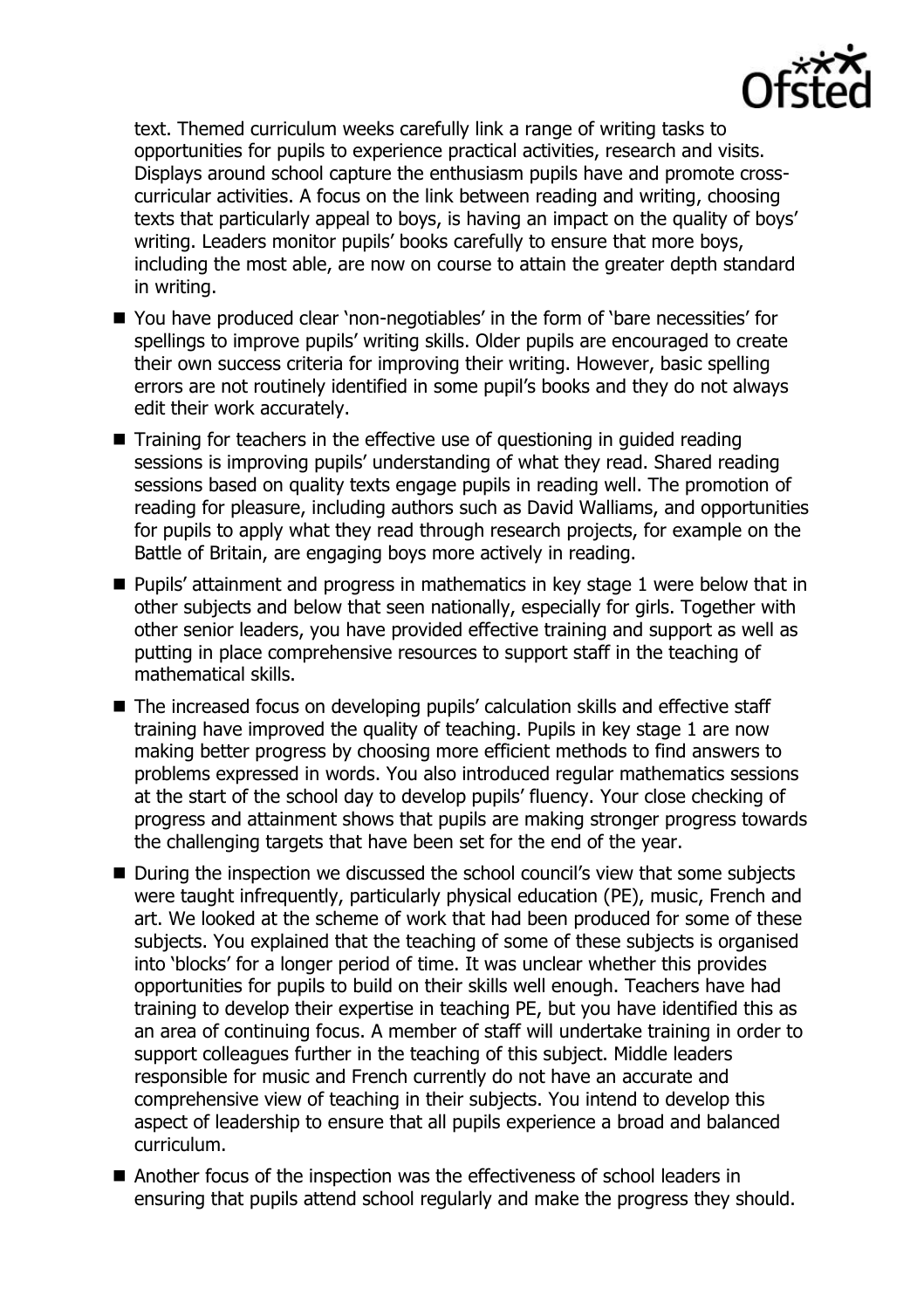

You and other leaders, including governors, monitor attendance regularly and have worked hard to build positive relationships to support families to encourage regular attendance. You check progress effectively and have put in place incentives such as certificates to reward high attendance. This has had a positive effect on attendance, but some families still choose to take holidays in term time. This has a negative impact on the progress of some pupils.

■ You have followed up any concerns from parents regarding bullying and have put in place a comprehensive system of recording any incidents and have revised the programme for personal, social, health and emotional education. A 'worry box' in every class encourages pupils to highlight any issues that occur. You have arranged for lunchtimes to end slightly earlier and introduced a whole-school focus on exercise in order to improve behaviour at lunchtimes. This will be in the form of a walking activity once the 'daily mile' track is completed.

### **Next steps for the school**

Leaders and those responsible for governance should ensure that:

- $\blacksquare$  middle leaders further develop their skills in monitoring the breadth of provision for their subjects so that all pupils benefit from a broad and balanced curriculum
- $\blacksquare$  the attendance of groups of pupils continues to rise and their progress improves.

I am copying this letter to the chair of the governing body, chair of the board of trustees and the chief executive officer of the multi-academy trust, the director of education for the Diocese of Lichfield, the regional schools commissioner and the director of children's services for Staffordshire. This letter will be published on the Ofsted website.

Yours sincerely

Susan Blackburn **Ofsted Inspector**

#### **Information about the inspection**

Before the inspection, I looked at a range of information, including the previous inspection report, the published achievement information and the school's website.

At the start of the inspection, we agreed the areas of focus and the timetable for the day.

During the inspection, you visited lessons with me along with the deputy headteacher and we discussed our observations. We met to discuss current assessment information, the school's self-evaluation, the development plan and monitoring information. We also reviewed documentation relating to safeguarding checks, policies and procedures.